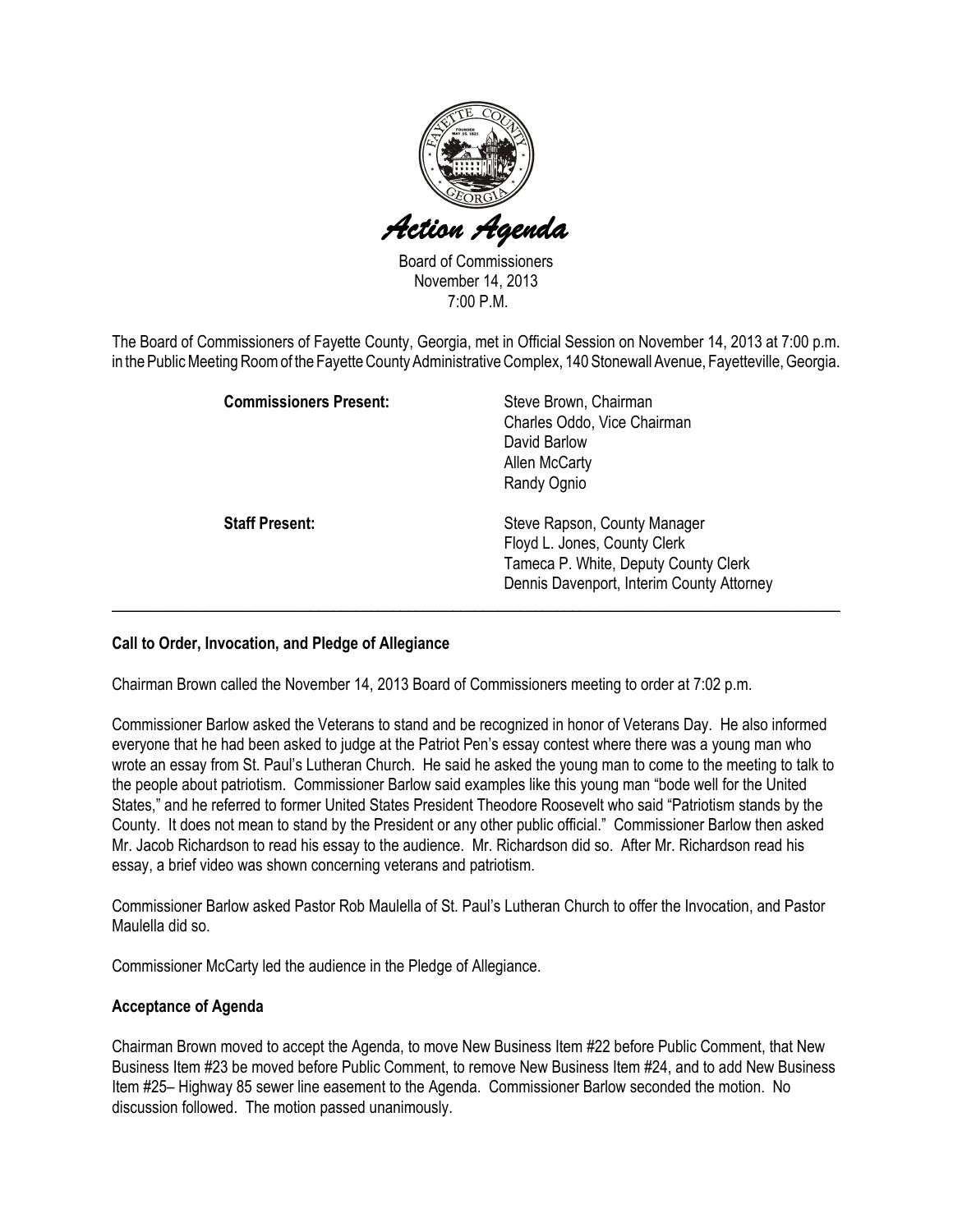#### PRESENTATION / RECOGNITION:

#### 1. Recognition of the 7<sup>th</sup> Annual Chair-ity for The Children's Village at Christian City.

Commissioner Barlow presented the recognition of the  $7<sup>th</sup>$  Annual Chair-ity for The Children's Village at Christian City to Ms. Heidi Becker on behalf of the Fayette County Board of Commissioners. Ms. Becker showed a video about the  $7<sup>th</sup>$  Annual Chair-ity event, and commented about the need to contribute to those in need.

# 2. Giving Thanks and Donating in Fayette County: Recognition of a few organizations in Fayette County that provide food and clothing donations and thanking them for their service to the community.

Commissioner Oddo recognized the following charitable organizations on behalf of the Fayette County Board of Commissioners: Real Life Center; Bloom; the Fayette Samaritans; Grandparents and Kin Raising Children; and Mid-West Food Bank. Representatives from each recognized charitable organization were given an opportunity to talk about their work and needs. A representative for Mid-West Food Bank was not able to attend the meeting.

Commissioner Barlow asked Parks and Recreation Director Anita Godbee to stand and be recognized for her department's work with Special Olympics in Fayette County.

#### 3. Recognition of Fayette County Public Safety's Agreement with the Georgia Department of Public Safety and the Georgia Department of Transportation regarding the Open Roads Policy.

Chairman Brown asked Fire Chief David Scarbrough and the Deputy Sheriff on duty to come to the front of the room to be recognized. He reminded everyone that there is a lot of traffic congestion in metropolitan Atlanta, and that one thing that the Georgia Department of Transportation (GDOT), the Atlanta Regional Commission (ARC), and the Georgia State Patrol was trying to do was to work out a system to move vehicular accidents out of the right-of-ways as quickly and safely as possible. He told the audience that the Sheriff and Fire Chief had signed a resolution telling the GDOT, the State Patrol, and Governor's Office that Fayette County would work with them in their endeavor in what is known as the Georgia Open Road's Policy.

#### 4. Proclamation honoring a Fayette County couple who is celebrating their 50<sup>th</sup> Wedding Anniversary.

Chairman Brown and the Board honored Mr. and Mrs. Darrell and Karen Hatton who was celebrating their 50<sup>th</sup> Wedding Anniversary.

Motion Concerning New Business Item #25: Chairman Brown moved to consider having New Business Item #25 to be heard prior to Public Comment. Commissioner McCarty seconded the motion. No discussion followed. The motion passed unanimously.

#### PUBLIC HEARING:

5. Consideration of a transfer of the 2013 and 2014 licenses for the sale of alcoholic beverages (package sales of beer and wine) from Amir Shahzid, Eight Era, Inc. DBA BP Kenwood, located at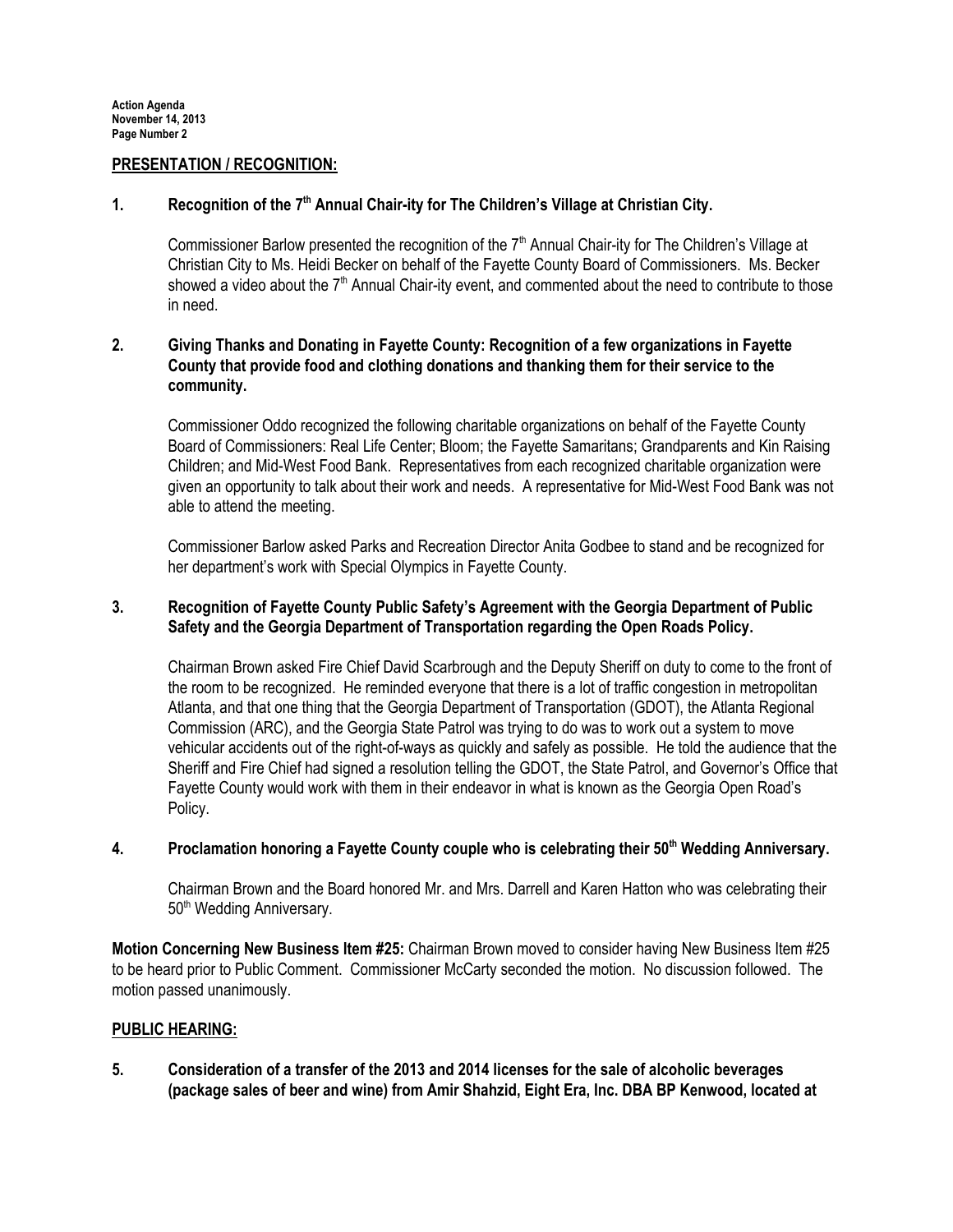#### 1866 North State Route 85, Fayetteville, Georgia, 30214, to John Carter, Park Avenue C-Store II, LLC., DBA Kenwood BP.

County Manager Steve Rapson informed the Board that all the paperwork is in order, and that Code Enforcement Officer Kathy Hobbs was present to answer questions if needed.

No one spoke in favor of or in opposition to this request.

Commissioner Oddo moved to accept the consideration of a transfer of the 2013 and 2014 licenses for the sale of alcoholic beverages (package sales of beer and wine) from Amir Shahzid, Eight Era, Inc. DBA BP Kenwood, located at 1866 North State Route 85, Fayetteville, Georgia, 30214, to John Carter, Park Avenue C-Store II, LLC., DBA Kenwood BP. Commissioner Barlow seconded the motion. No discussion followed. The motion passed unanimously.

6. Consideration of Ordinance 2013-20 amending the Fayette County Code of Ordinances, Chapter 20. Zoning Ordinance, regarding Article III. Definitions, Article V. General Provisions, Sec. 5-45. Standards for Telecommunications Antennas and Towers, and Article VI. District Use Requirements, Sec. 6-22. M-1 Light Industrial District and Sec. 6-23. M-2 Manufacturing and Heavy Industrial District.

Community Development Director Pete Frisina briefed the Board on this request.

No one spoke in favor of or in opposition to this request.

Commissioner Ognio moved to approve Ordinance 2013-20 amending the Fayette County Code of Ordinances, Chapter 20. Zoning Ordinance, regarding Article III. Definitions, Article V. General Provisions, Sec. 5-45. Standards for Telecommunications Antennas and Towers, and Article VI. District Use Requirements, Sec. 6-22. M-1 Light Industrial District and Sec. 6-23. M-2 Manufacturing and Heavy Industrial District. Commissioner Oddo seconded the motion. No discussion followed. The motion passed unanimously.

#### PUBLIC COMMENT:

The following citizens spoke under Public Comment: Mr. Ken Lindsey; Mrs. Laurie Klonoski; Mrs. Alice Jones; Ms. Dorothy Herring; Mr. Clay Crim; Mr. Gary Hogart; Ms. Debbie Feemster; Ms. Carla Hollins; and Mr. Johnnie Jones.

Mr. Crim spoke about New Business Item #25 and who said the address really was 1391 Highway 85 instead of 1381 Highway 85 as approved by the Board earlier in the meeting. The Board agreed to revisit New Business Item #25 to make the needed correction.

#### CONSENT AGENDA:

Commissioner Oddo moved to approve Consent Agenda Items 7-13. Commissioner Ognio seconded the motion. No discussion followed. The motion passed unanimously.

7. Approval of staff's request to purchase a custom lighting system that will replace existing peripheral lighting at the Historic County Courthouse, from Universal Concepts, in the amount of \$5,000.00, utilizing Project Contingency Funds.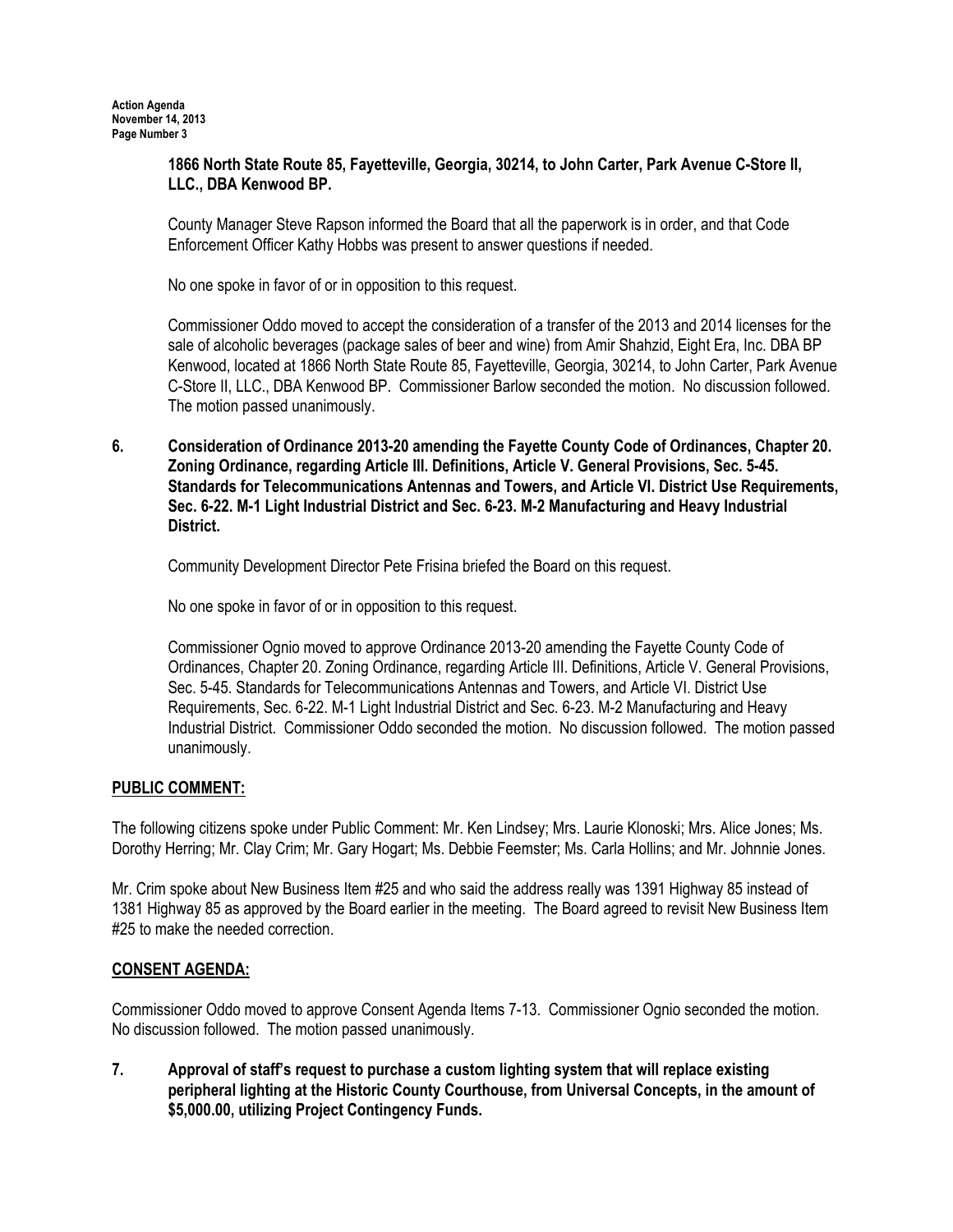- 8. Approval of staff's request to replace an existing postage machine with a Neopost IN-750 postage machine at the total first-year cost of \$11,265.00, and to transfer \$9,180.00 from Project Contingency funds to pay the unbudgeted balance of the cost.
- 9. Approval of staff's recommendation to accept monetary and non-monetary donations to the Department of Fire and Emergency Services totaling \$25,000.00.
- 10. Approval of a request from the Chanticleer Subdivision Home Owner's Association seeking authorization for the use of motorized cart travel on all streets within the subdivision in accordance with Chapter 10., Article III., Motorized Carts of the Fayette County Code.

Ms. Joy McElwaney, vice-president of the Chanticleer Subdivision Home Owner's Association, said this was the first she had heard of this issue and asked for clarity on the matter. Community Development Director Pete Frisina addressed Ms. McElwaney's concerns.

- 11. Approval of Ordinance 2013-18 amending Chapter 12 Offenses and Miscellaneous, Article I in General, to include Sections 12-7 Disorderly Conduct; 12-8 Loitering and Prowling; and 12-9 Public Drunkenness; and to provide for enforcement of said regulations by law enforcement personnel.
- 12. Approval of Ordinance 2013-19 amending Chapter 12 Offenses and Miscellaneous, Article IV Litter, to include Sections 12-91 through 12-98, to meet the mandated requirements of the Metropolitan North Georgia Water Planning District and to provide for enforcement of said requirements.
- 13. Approval of the October 24, 2013 Board of Commissioners Meeting Minutes.

#### OLD BUSINESS:

14. Consideration of staff's recommendation to adopt Ordinance 2013-14 amending the Fayette County Code of Ordinances, Chapter 5, International Property Maintenance Code, Section 302.4 Weeds, to include an allowable height of 14-inches, adding the exclusion of crops. This item was tabled by Commissioner Allen McCarty at the October 10, 2013 Board of Commissioners meeting.

Community Development Director Pete Frisina spoke about amendments made to Ordinance 2013-14 that were made after it was tabled at the October 10, 2013 Board of Commissioners meeting. County Manager Steve Rapson provided further information on this recommendation. Commissioners McCarty and Barlow spoke about the proposed amendments.

Chairman Brown moved to approve staff's recommendation to adopt Ordinance 2013-14 amending the Fayette County Code of Ordinances, Chapter 5, International Property Maintenance Code, Section 302.4, Weeds, to include an allowable height of 14-inches, adding the exclusion of crops. Commissioner Barlow seconded the motion.

Ms. Linda Sandwich and Ms. Eloise Delaine commented on this matter. Code Enforcement Officer Kathy Hobbs provided additional information on this matter.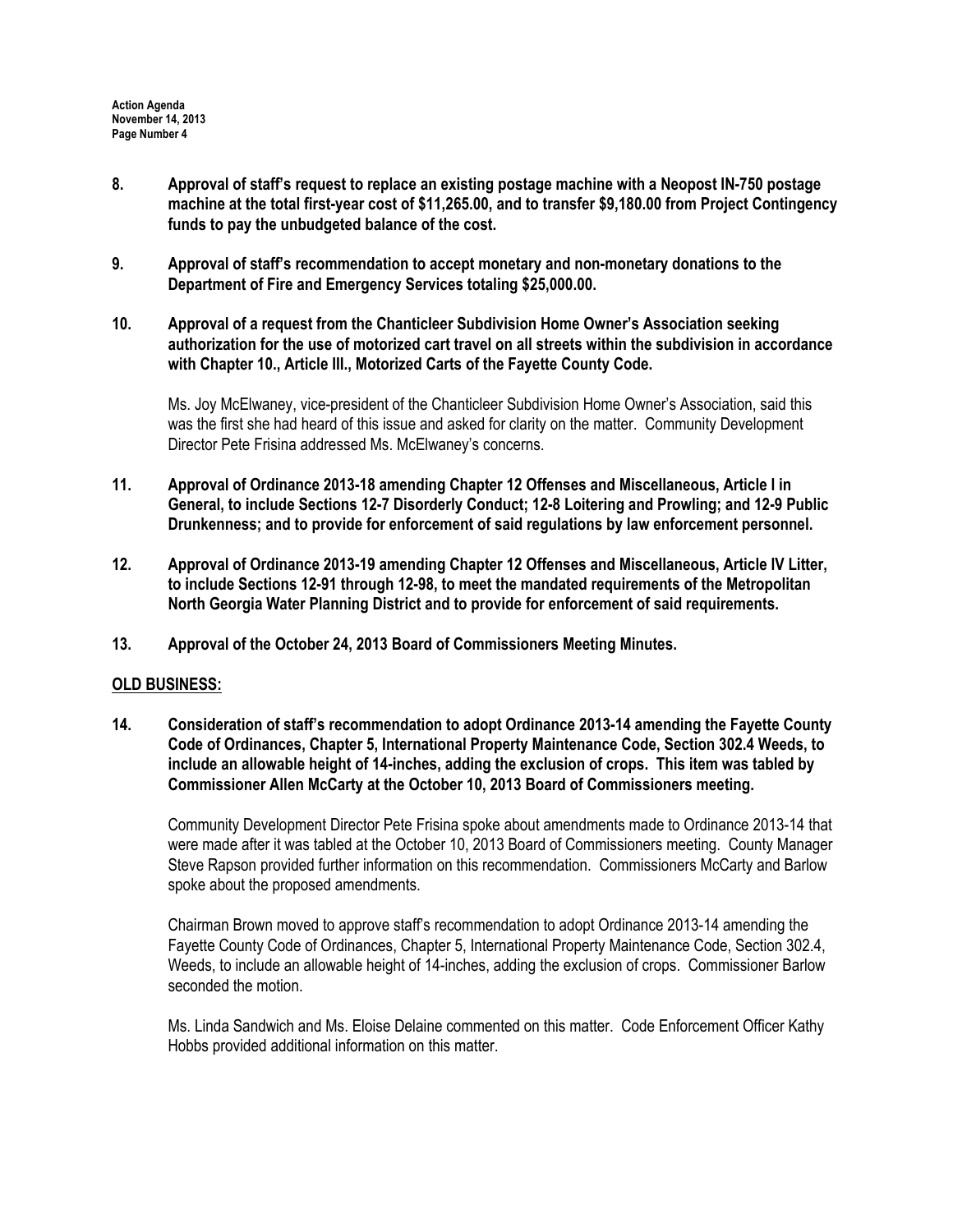The motion to approve staff's recommendation to adopt Ordinance 2013-14 amending the Fayette County Code of Ordinances, Chapter 5, International Property Maintenance Code, Section 302.4, Weeds, to include an allowable height of 14-inches, adding the exclusion of crops passed 4-1 with Commissioner McCarty voting in opposition.

# NEW BUSINESS:

#### 15. Consideration of staff's request to award the bid for construction of the Emergency Operations Center to Atlantic South Construction, Inc., in the amount of \$785,400.00, utilizing funding from 37530930-541320 2930C.

Fire Chief David Scarbrough briefly discussed this request with the Board. Chairman Brown commented on this request.

Commissioner Oddo moved to approve staff's request to award the bid for construction of the Emergency Operations Center to Atlanta South Construction, Inc., in the amount of \$785,400.00, utilizing funding from 37530930-541320 2930C. Commissioner McCarty seconded the motion. Discussion followed. The motion passed unanimously.

## 16. Consideration of staff's recommendation to award a contract to CH2M Hill (Engineer of Record for the Water System) as outlined under Task #1 (Eng. Svc 90-Day-NTE) in the amount of \$312,300.00 and Task #2 (Attached-Regulatory/CIP-Hrly Rate) in the amount of \$26,250.00, and for the County Manager to execute said contract and related documents.

County Manager Steve Rapson briefly discussed this request with the Board. Chairman Brown commented on this request.

Mr. Frank DeStadio, representing CH2M Hill, spoke about this request.

Commissioner Barlow moved to approve staff's recommendation to award a contract to CH2M Hill (Engineer of Record for the Water System) as outlined under Task #1 (Eng. Svc. 90-Day-NTE) in the amount of \$312,000.00 and Task #2 (Attached-Regulatory / CIP-Hrly Rate) in the amount of \$26,250.00, and for the County Manager to execute said contract and related documents. Commissioner McCarty seconded the motion. No discussion followed. The motion passed unanimously.

## 17. Consideration of staff's recommendation to adopt Ordinance 2013-17 amending Chapter 14 Recreation and Parks of the Code of Ordinances for Fayette County, Georgia.

Parks and Recreation Director Anita Godbee briefed the Board on this recommendation.

Commissioner Ognio moved to table this item until the January 23, 2014 Board of Commissioners meeting. Commissioner McCarty seconded the motion. Discussion followed. The motion passed unanimously.

18. Consideration of staff's request to design and construct a parking lot at the Georgia Department of Driver Services facility, with said parking lot including seventy-three parking spaces, a driveway, and upgrades to the stormwater detention pond, for an estimated materials cost of \$50,938.00, utilizing Project Contingency Funds.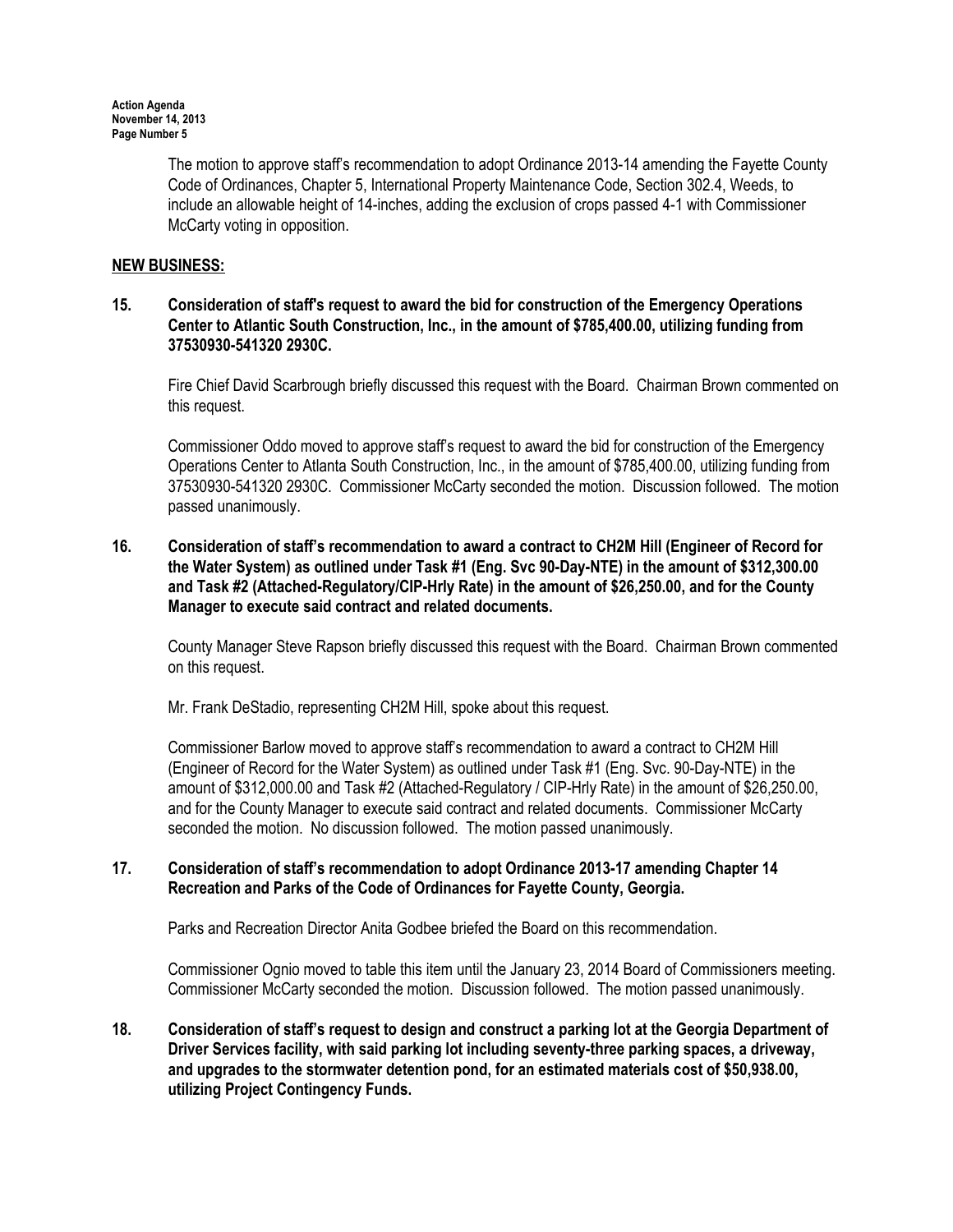Public Works Director Phil Mallon explained and discussed this request with the Board. Chairman Brown commented on this item.

Commissioner Barlow moved to approve staff's request to design and construct a parking lot at the Georgia Department of Driver Services, with said parking lot to include seventy-three parking spaces, a driveway, and upgrades to the stormwater detention pond, for an estimated materials cost of \$50,938.00, utilizing Project Contingency Funds. Commissioners McCarty and Oddo seconded the motion. No discussion followed. The motion passed unanimously.

## 19. Consideration of staff's request to adopt Ordinance 2013-21 amending the Code of Ordinances for Fayette County, Georgia by enacting provisions pertaining to the regulation of on-site sewage management systems.

Interim County Attorney Dennis Davenport briefed the Board on staff's request.

Commissioner Barlow moved to approve staff's recommendation to adopt Ordinance 2013-21 amending the Code of Ordinances for Fayette County, Georgia by enacting provisions pertaining to the regulation of on-site sewage management systems. Commissioner Oddo seconded the motion.

Environmental Health County Manager Robert Kurbes answered questions from Commissioner Ognio and Commissioner McCarty.

The motion to approve staff's recommendation to adopt Ordinance 2013-21 amending the Code of Ordinances for Fayette County, Georgia by enacting provisions pertaining to the regulation of on-site sewage management systems passed unanimously.

## 20. Consideration of Ordinance 2013-22 amending the Fayette County Code, Chapter 19., Article IV., Stormwater Management and establishing a rate-fee schedule and amendments to the Stormwater Utility Credit Technical Manual referenced in this ordinance.

Environmental Management Director Vanessa Birrell briefed the Board on this item.

Commissioner Oddo moved to amend the Stormwater Ordinance as follows: to establish a late payment penalty removing sections pertaining to filing notice of liens as a payment enforcement method, to remove the credits for rain barrel watershed stewardship and septic tank maintenance, and to add credits for ten and fifteen acre lots, and for residential ponds, with the balance of the actual finalization of the ordinance to be taken up at a later date. Commissioners McCarty and Ognio seconded the motion. No discussion followed. The motion passed unanimously.

Commissioner Oddo moved to establish a date for the finalization of the ordinance to January 23, 2014. Commissioner Barlow seconded the motion. No discussion followed. The motion passed unanimously.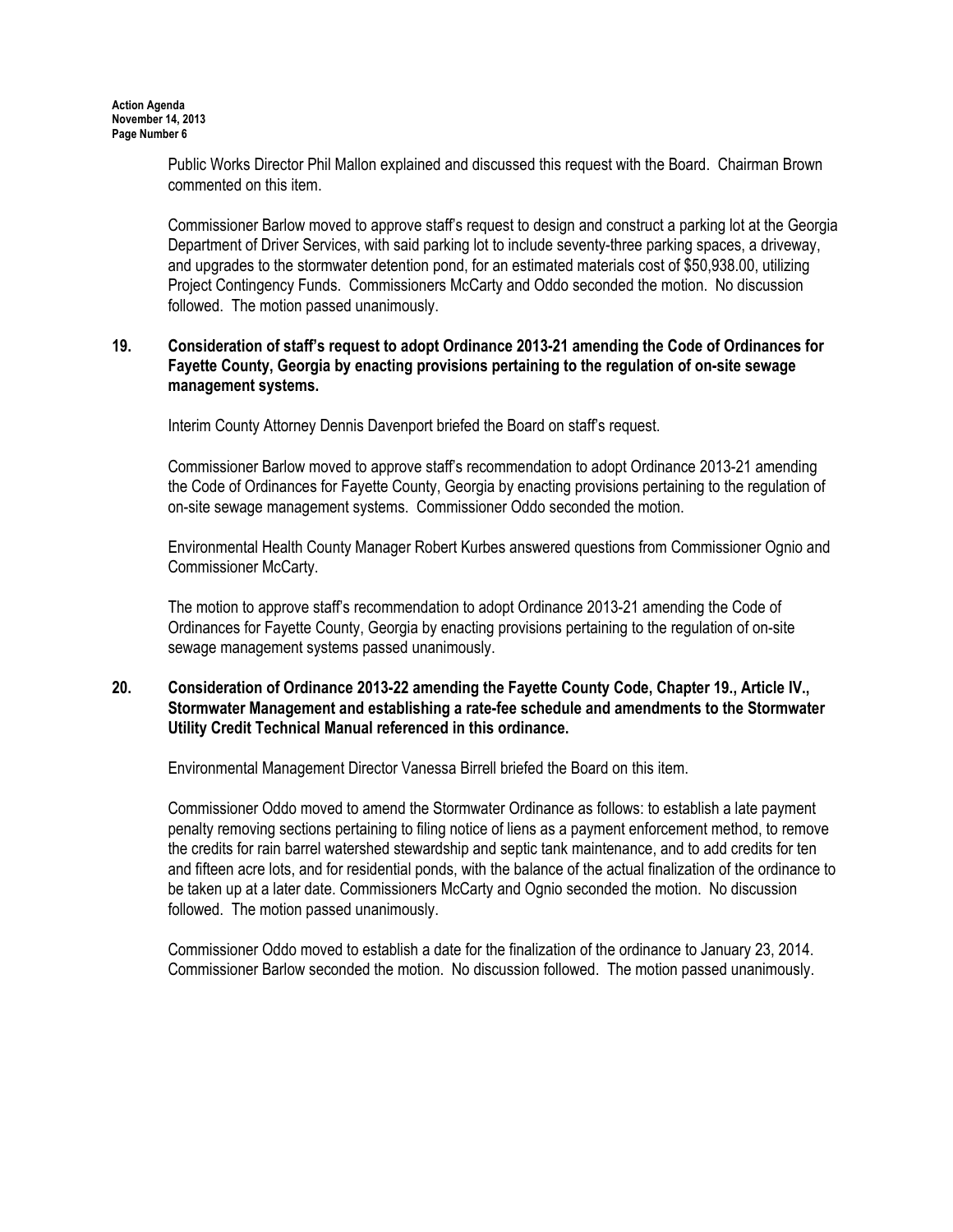## 21. Discussion of a Future Land Use Plan study for the State Route 74 Corridor.

Community Development Director Pete Frisina and Ms. Linda Sandwich discussed this matter with the Board. Chairman Brown, Commissioner Barlow, Commissioner Oddo, and Commissioner McCarty commented on this item.

Chairman Brown moved to send this item to the Planning Commission to review for a possible decision on the Future Land Use Plan being amended to allow office in those specific sites that have been mentioned. Commissioners McCarty and Oddo seconded the motion.

Mr. Dennis Chase commented on this item.

The motion to send this item to the Planning Commission to review for a possible decision on the Future Land Use Plan being amended to allow office in those specific sites that have been mentioned passed unanimously.

#### 22. Consideration of a recommendation from the Selection Committee to appoint Mr. Allen Phinney to the Fayette County Development Authority, and for said appointment to begin immediately and to expire on April 9, 2014.

Commissioner Oddo moved to accept the Selection Committee's recommendation to appoint Allen Phinney to the Fayette County Development Authority, and for said appointment to begin immediately and to expire on April 9, 2014. Commissioners McCarty and Barlow seconded the motion. The motion passed unanimously. Discussion followed after the vote.

# 23. Consideration of a resolution from the City of Fayetteville consenting to the inclusion of Certain Fayette County Ad Valorem Taxes in the computation of the Tax Allocation Increment for the City of Fayetteville Tax Allocation District Number One- Highway Corridor.

Fayetteville Mayor Greg Clifton and County Manager Steve Rapson briefly spoke about this item.

Commissioner Oddo moved to accept the resolution from the City of Fayetteville consenting to the inclusion of Certain Fayette County Ad Valorem Taxes in the computation of the Tax Allocation Increment for the City of Fayetteville Tax Allocation District Number One- Highway Corridor. Commissioner Ognio seconded the motion. Discussion followed. The motion passed unanimously.

# 24. Request for Fayette County to pay for legal representation for Ms. Marilyn Watts.

This item was removed from the Agenda at the Acceptance of the Agenda.

## 25. Water Committee recommendation to approve the City of Fayetteville to use the waterline easement on Highway 85 to service 1391 Highway 85 with sewer conditioned upon any future ongoing maintenance associated with the waterline under the sidewalk not to be paid for by the Fayette County Water System.

Chairman Brown informed the audience that this item was added to the Agenda at least 24-hours in advance, that the media was notified and supplied with copies of the agenda item. He informed the audience that if anyone wants copies of the material they can contact the County Clerk.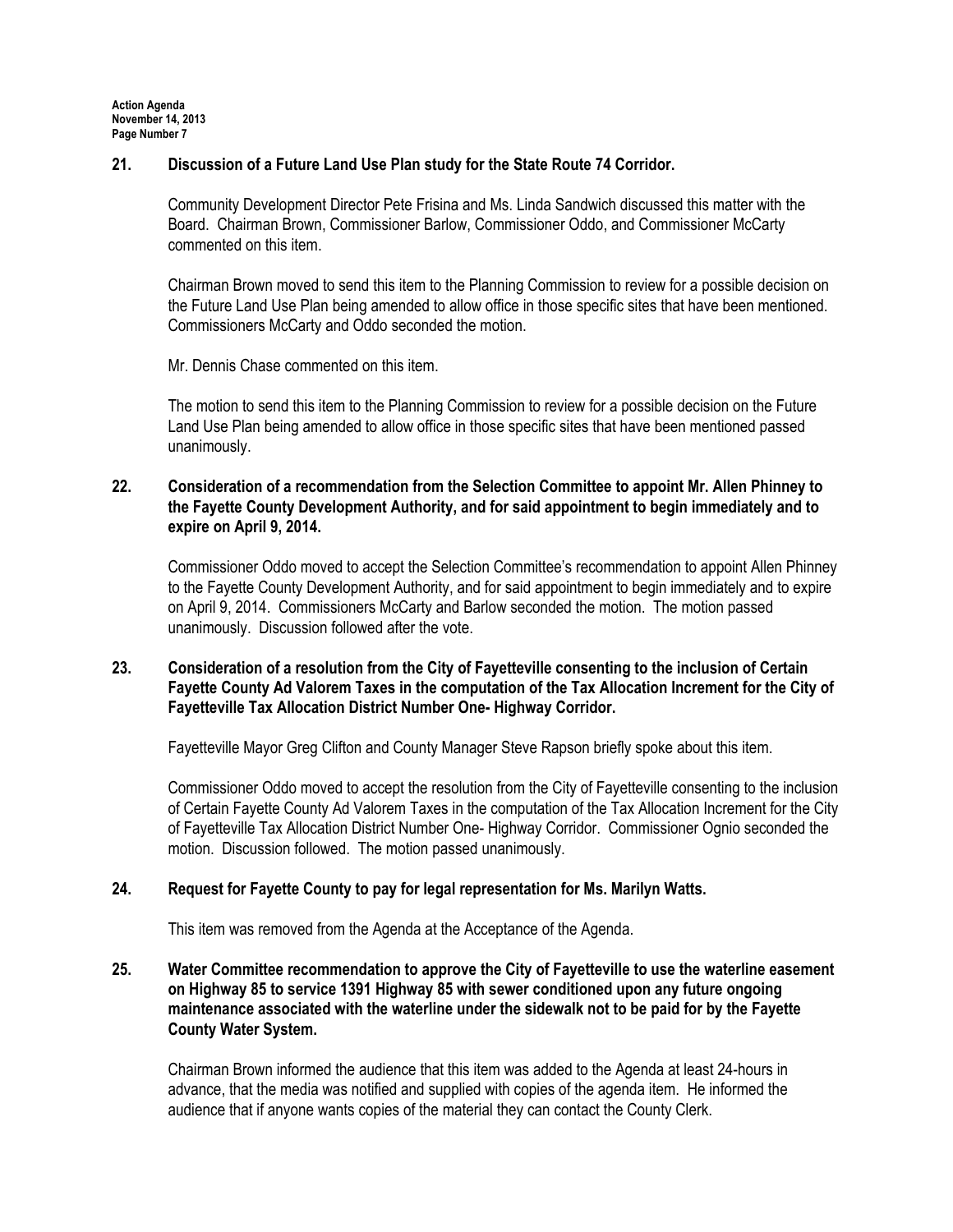County Manager Steve Rapson gave a brief explanation of this item.

Commissioner Barlow moved to approve the Water Committee's recommendation to approve the City of Fayetteville to use the waterline easement on Highway 85 to service 1391 Highway 85 with sewer conditioned upon any further ongoing maintenance associated with the waterline under the sidewalk not to be paid for by the Fayette County Water System.

Chairman Brown indicated that staff was informing him that the address was 1381 Highway 85.

Commissioner Barlow amended his motion to approve the City of Fayetteville to use the waterline easement on Highway 85 to service 1381 Highway 85 with sewer conditioned upon any further ongoing maintenance associated with the waterline under the sidewalk not to be paid for by the Fayette County Water System. Commissioner McCarty seconded the motion. Discussion followed. The motion passed unanimously.

The Board returned to this item based on Mr. Clay Crim's correct information provided during Public Comment. Mr. Rapson verified to the Board that the property in question is located at 1391 Highway 85 as originally listed.

Commissioner Ognio moved to change the address on the Water Committee recommendation to approve the City of Fayetteville to use the waterline easement on Highway 85 to service 1391 Highway 85 with sewer conditioned upon any further ongoing maintenance associated with the waterline under the sidewalk not to be paid for by the Fayette County Water System. Commissioner Barlow seconded the motion. No discussion followed. The motion passed unanimously.

#### ADMINISTRATOR'S REPORTS:

Direction Sought on New Business Item #24: County Manager Steve Rapson asked for Board direction on how staff should handle the request. Commissioner Oddo suggested that it would be better to redirect the matter to the County's Insurance Agency, and to let the Insurance Agency analyze the matter and take it out of the Board's hands. Interim County Attorney Dennis Davenport agreed that this is a coverage issue, and that the County typically sends coverage issues to the Insurance Agency.

Chairman Brown informed everyone that he would abstain from the conversation because he was named in the matter.

Commissioner Oddo moved to send the request for Fayette County to pay for legal representation for Ms. Marilyn Watts to the County's Insurance Agency. Commissioner Barlow seconded the motion. No discussion followed. The motion passed 4-0-1 with Chairman Brown abstaining from the vote.

Update on the Core Infrastructure SPLOST: County Manager Steve Rapson informed the Board that there were plenty of rumors and speculation about what the County would do since the Core Infrastructure SPLOST was not passed in the recent election. He explained that staff would take the Category I, Category II, and Category III projects and short-list them according to how the County would like to spend half a million dollars on the needs. He told the Board that Stormwater Utility bills would be issued shortly around Thanksgiving and Christmas. He suggested that this issue would be taken up at the April 2014 Retreat in preparation of next year's budget in regard to what the long-term plan will be.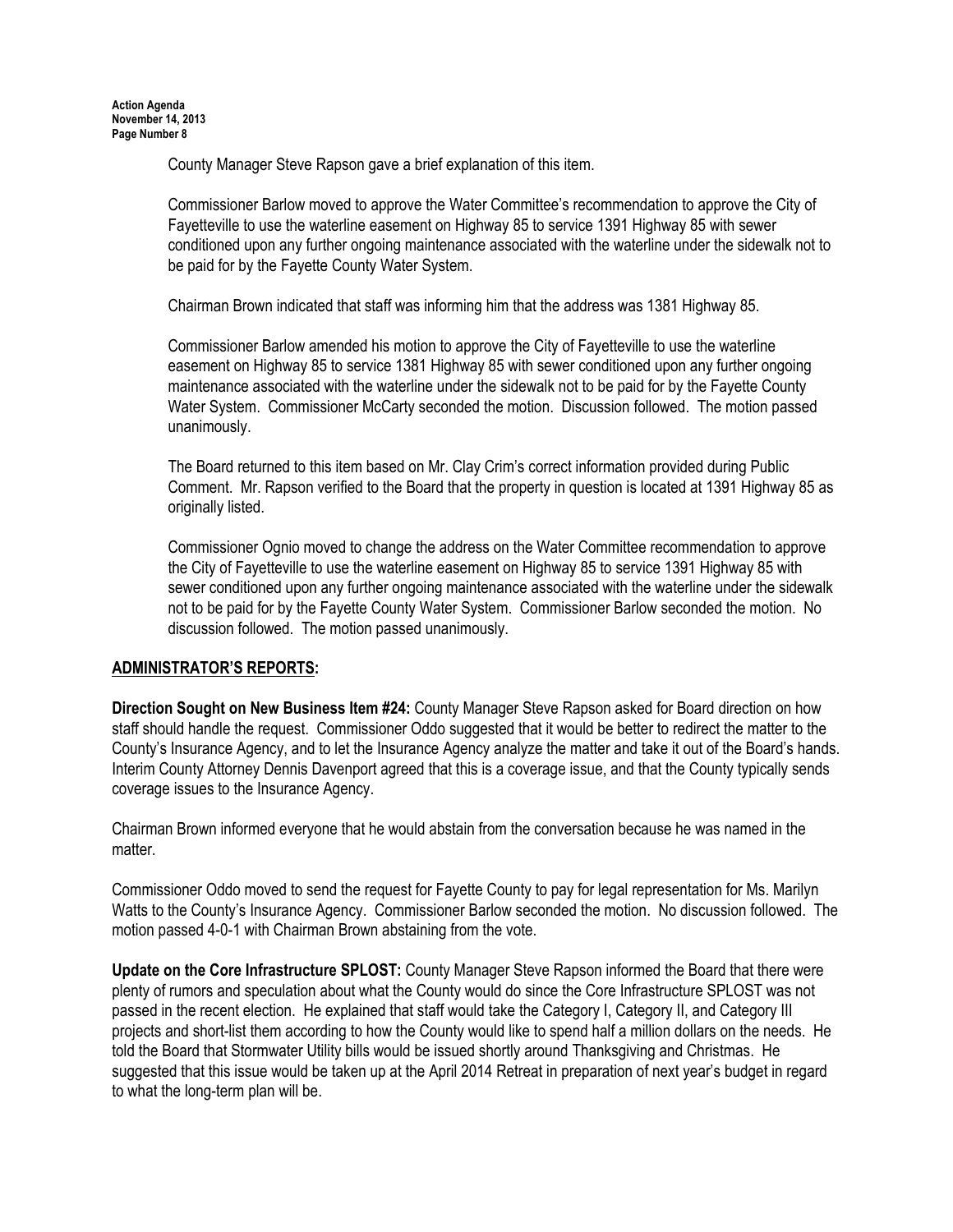#### Action Agenda November 14, 2013 Page Number 9

Consent Order from the Environmental Protection Division: County Manager Steve Rapson reported that the County received a draft Consent Order from the Environmental Protection Division (EPD) and that it is under evaluation at the moment. He reported that staff had a meeting with EPD on October 21, 2013 to review the County's comments with regard to the issue, and he reported that the County has a 45-day window to respond to the draft Consent Order. He informed the Board that staff intended to respond to the draft Consent Order right after the Thanksgiving holiday as opposed to taking the entire 45-day window to respond. He stated that an update could be given to the Board at the December 12, 2013 Commissioners meeting. He added that the County has completed 89 out of the 150 deficiencies listed in the Sanitary Survey, meaning 59.3% of the deficiencies have been completed.

# ATTORNEY'S REPORTS:

Four Items for Executive Session: Interim County Attorney Dennis Davenport reported that he had four items to be discussed in Executive Session composed of one item of Real Estate, two items of Threatened Litigation, and one review of the October 24, 2013 Executive Session Minutes.

# COMMISSIONERS' REPORTS:

Commissioner Barlow: Commissioner Barlow responded to Mr. Hogart's public comments, and he thanked Liberty Baptist Church and Mr. Hogart for keeping the Board in prayer. He said he thought about II Chronicles 7:14, quoted the verse, and submitted that it was prayer that is going to solve the issues in Fayette County. He stated that God was needed in America and that God is needed in Fayette County. He thanked staff for their work, and he said he prayed for staff's safety in travel and he wished staff would have a wonderful time with their families. He also said he prayed for those in attendance and he would pray that they have a good time with their families. Commissioner Barlow closed by thanking the citizens who come to the meeting and express their opinions. He recalled that the first Commissioner meeting that he attended about three years ago had all of about five citizens in the audience. He suggested the reason that was the case was because the Commissioners did not pay attention to what the citizens had to say, so the citizens stopped coming. He said that current Board has turned that matter around, that he was proud of that, and that he was thankful for the people who come to the meetings. He acknowledged that he may not always agree with what a citizen says, but he agrees that they have the right to say it, and that he volunteered and was elected to hear the citizens, and that he gladly does so. He reiterated that he would pray for everyone's safety, and thanked them for coming out.

Commissioner McCarty: Commissioner McCarty stated that Mrs. Emily Louise Burgess, who is the mother of Purchasing Director Ted Burgess, passed away earlier in the week. He informed everyone that she was 92 years of age when she passed, and she left a husband that she had been married to for 72 years. He wished that they had been around so that the Board could celebrate their 73<sup>rd</sup> wedding anniversary. He said everyone knew, and that the family knew, where Mrs. Burgess is at the moment. He said the Commissioners wanted everyone to know that they were remembering Ted and his family in the prayers. Commissioner McCarty closed his remarks by wishing everyone a Happy Thanksgiving.

Commissioner Ognio: Commissioner Ognio said he wanted to address the Sexually Oriented Businesses that were discussed in public comment. He said he personally did not like where they were going because he has a business in those areas and that he does not want "sex shops" next to his business. He understood that his business is not his home, and he understood that those who live in the area are affected differently. He said that as far as being afraid of being sued over where "sex shops" can be located, the fact is that if the ordinance was not passed and a sexually oriented business decided to come to the County, in most cases the "sex shops" have won the suit and been able to locate anywhere they want. He thought that if the people wanted to address the problem it would be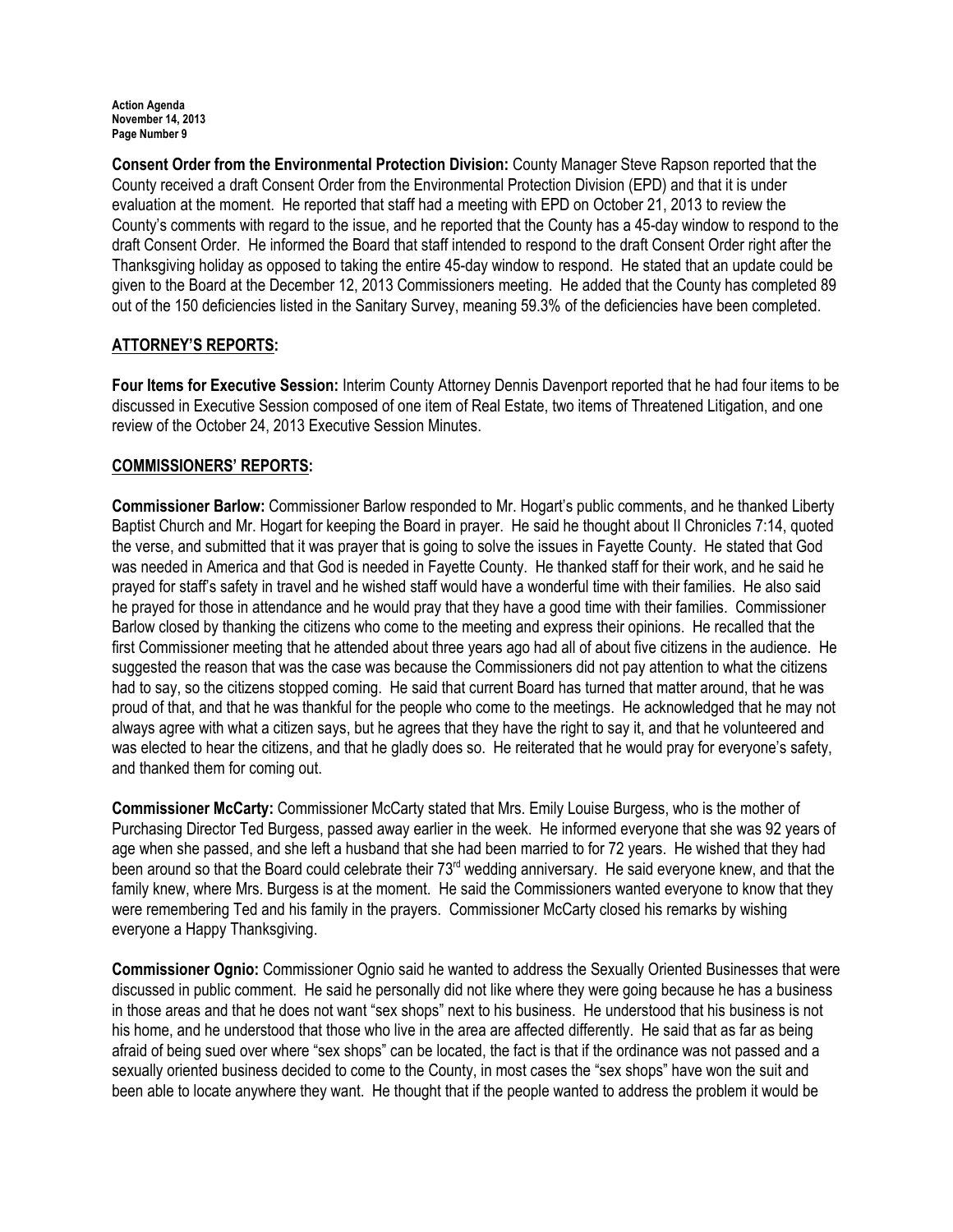#### Action Agenda November 14, 2013 Page Number 10

more beneficial to get with the State legislatures to see if there is a way to prevent them altogether. He explained that the Board of Commissioners does not have the power to prevent sexually oriented businesses from coming to Fayette County, but that it does have the ability to try to limit them to areas. He suggested that if the people had a better way to figure out a limited area, then the Board would be open to those suggestions. He emphasized that the County has to do something and not just open for "sex shops" to locate anywhere they want. Commissioner Ognio closed his remarks by wishing everyone a Happy Thanksgiving and hoped everyone would have a safe holiday.

Commissioner Oddo: Commissioner Oddo agreed with Commissioner Ognio's remarks. He suggested that the Board's recent action can be fixed or changed or amended, but that the Board's action did put protections into place. He wished the Burgess family well. He told the audience that each Commissioner went to the visitation, that Ted and his wife, Del, are great people. He said he understood how Ted feels, and wished him well. Commissioner Oddo wished everybody a Happy Thanksgiving. He said he was very thankful that Fayette's citizens gave him the opportunity to represent them this year by being a Commissioner. He understood that everything he did may not have exactly accorded with what everyone wants, but he suggested that he did not think anyone could find others who are trying as hard as the Board is trying to do what is right by the County. He said serving was a great privilege, that he appreciated the opportunity, and that he looked forward to the rest of his term.

Chairman Brown: Chairman Brown strongly advised everyone to use the internet and look at the October 24, 2013 Board of Commissioners Minutes and recordings to see the discussion that was had concerning sexually oriented businesses, or "sex shops." He corrected a misconception by saying that there are no proposed "sex shops" currently coming to Fayette County, and that the Board's action was strictly a preventive action in an effort to head off the issue. He reminded the people that there have been many lawsuits concerning this issue in the past throughout metropolitan Atlanta, and that the jurisdictions have lost almost all of them. He said the County had to do something, and that the Board is determined to do something about this issue. Chairman Brown told everyone that when he was mayor of Peachtree City this issue came up around 2002 or 2003. He said the city rushed on the matter since several jurisdictions had just lost lawsuits, and it did the same exercise that the County just did recently. He told everyone that the area that was designated was the closest to his subdivision as it was across the street from his subdivision in the industrial area. He said the decision did not go over well at his house or street, but something had to be done. He pointed out that to date, not a single "sex shop" has moved into Peachtree City, and he hoped it was because the County took the right action at the right time. He encouraged the citizens to give the Board alternatives that could be considered, and if better alternatives can be found, then there would be five Commissioners who would go back and change the current ordinance. He reminded everyone that there would be no easy choices, that there are no easy alternatives, and that somebody would feel pain no matter what zoning classification is used. Secondly, Chairman Brown stated that he accepted the 2013 Democracy Award, and it was for trying to improve State Ethics. He said the Board had passed a resolution on the matter and that he had testified at the state level. He stated that at the award ceremony that he told everyone that Senator Josh McKoon was the only person in the entire State Senate willing to do the ethics changes and that Senator McKoon took much abuse and was maligned for taking that stand. He said if Senator McKoon had not had the courage to put forth ethics reform into legislation, under fierce retribution, then there would have been nothing to talk about. Chairman Brown said he owed Senator McKoon a great deal of gratitude. He added that had it not been for the four County Commissioners who sit at the dais with him and who also voted for the resolution that he drafted for consideration, then he would again have nothing to talk about. Chairman Brown said he was very proud of the Board that he serves with, acknowledged that they stood with him on this matter, and that Fayette County was the only local jurisdiction in the State of Georgia who called for ethics reform for the State Legislature. Chairman Brown said he owed a debt of gratitude to the Board of Commissioners, and that the award that he received goes five times over all the way across the dais. He said he was grateful to serve with the Board, that their hearts are in the right place, and they do the right things.